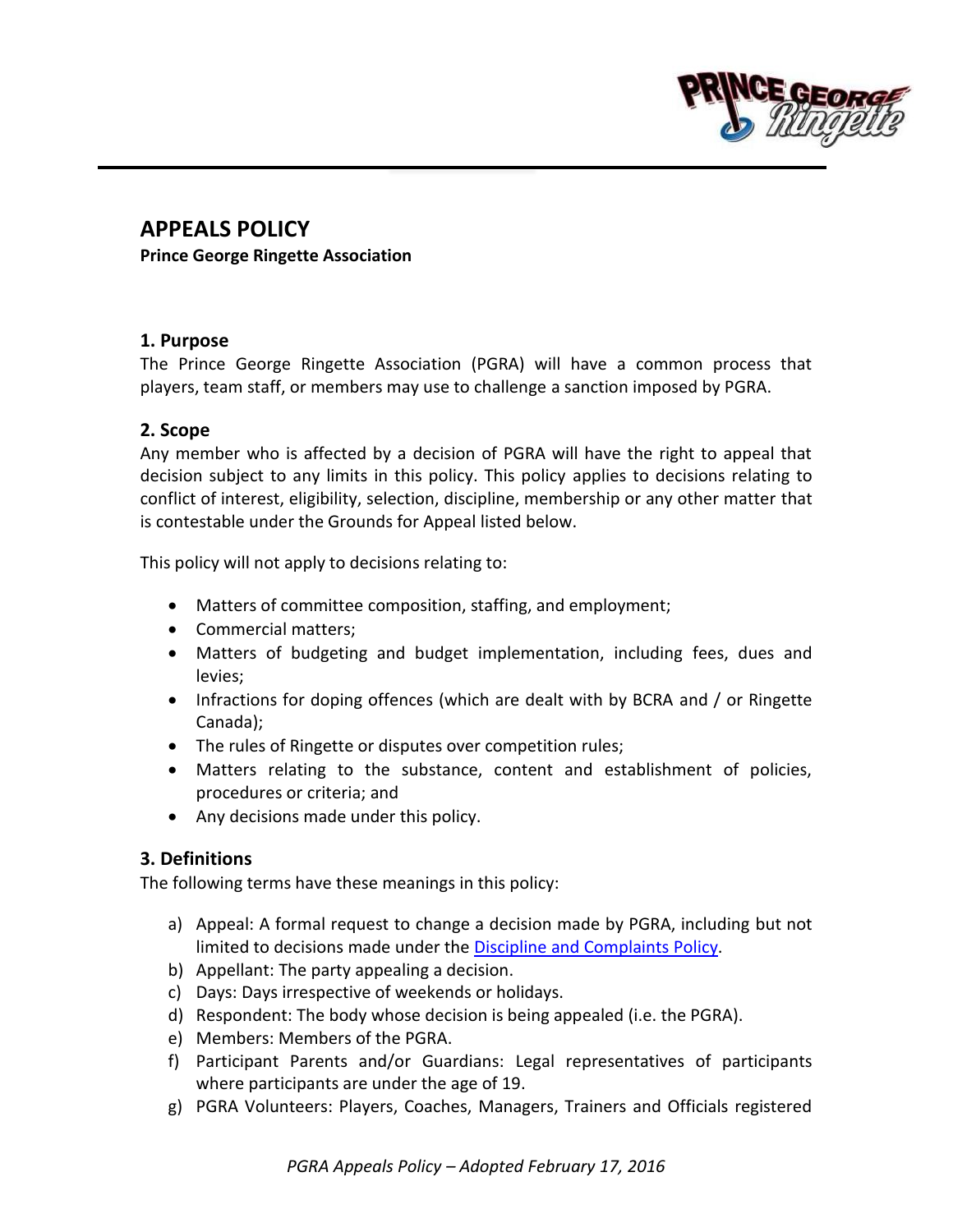with PGRA. Also includes PGRA Board Members, and other volunteers.

- h) Parties: Collectively the Appellant and the Respondent.
- i) Director: A Director of the PGRA.
- j) Officer: An Officer of the PGRA Board.

# **4. Principles**

This policy is intended to minimize frivolous Appeals that consume PGRA energy and prevent sport development, while allowing persons to challenge a ruling that may be detrimental to the sport or would unjustly penalize a member.

Appeals will be dealt with in a timely matter.

All appeals must be submitted in writing to the PGRA Board of Directors.

The Appeals Officer must ensure the knowledge and / or participation of Parents / Guardians in any conversations or Tribunal hearings that involve Appellants under 19 years of age.

Grievances are distinct from Appeals.

# **5. Process and Requirements**

### **Timelines**

Individuals who wish to appeal a decision by PGRA will have fourteen (14) days from the date on which they learned of the decision to submit in writing to the PGRA President the following (which collectively constitute a "Notice of Appeal"):

- Notice of their intention to appeal;
- Proof of the date of knowledge of the decision;
- Contact information of the Appellant;
- Name of the respondent;
- Grounds for the appeal;
- All evidence that supports the reasons and grounds for an appeal; and
- The remedy or remedies requested.

### **Grounds for Appeal**

Decisions may only be appealed on procedural grounds, which are limited to the Respondent:

- Making a decision for which it did not have authority or jurisdiction as set out in the applicable body's governing documents;
- Failing to follow procedures as laid out in the bylaws or approved policies of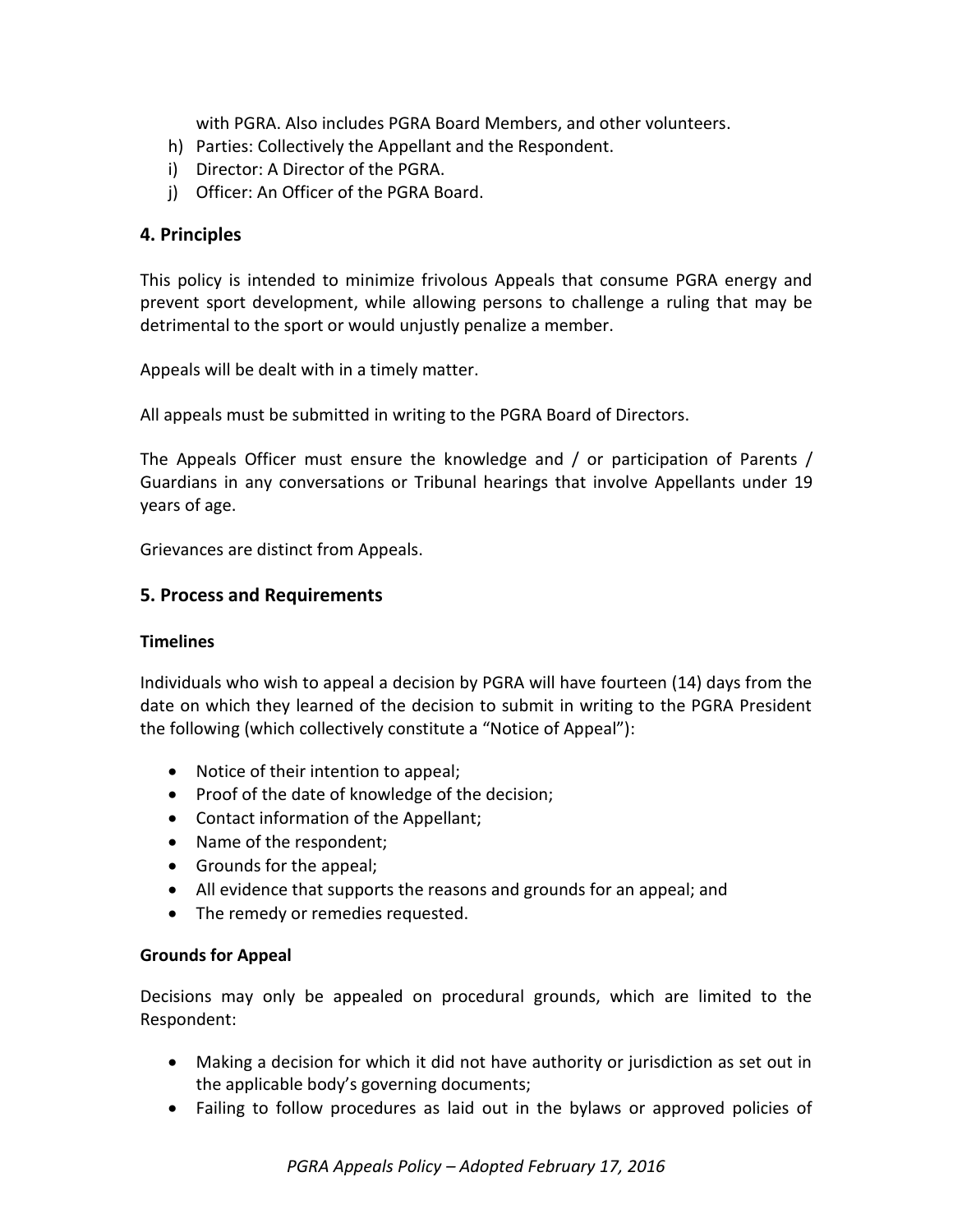PGRA;

- Making a decision that was influenced by bias, where bias is defined as a lack of neutrality to such an extent that the decision-maker is unable to consider other views or that the decision was influenced by factors unrelated to the substance or merits of the decision;
- Failing to consider relevant information or taking into account irrelevant information in making the decision; or
- Making a decision contrary to existing guidelines, policy, procedures and processes.

The Appellant will bear the onus of proof in the appeal, and thus must be able to demonstrate, on a balance of probabilities, that the Respondent has made an error.

# **Appeals Officer**

The PGRA Board Member responsible for the subject matter for which an appeal was made will be appointed by the President as the Appeals Officer to oversee this policy (Ex. Director of Officiating if a Referee is Appealing a sanction, etc.). If the Board Member served as the Case Manager or a Panel member for the original decision under the Discipline and Complaints Policy, the President shall appoint the Past-President or an Officer (Vice-President, Secretary, Treasurer or Registrar) to be the Appeals Officer.

The Appeals Officer must ensure that procedural fairness and timeliness are respected at all times in the Appeal process and must:

- Determine if the Appeal lies within the jurisdiction of this policy;
- Ensure the Appeal is handled in a timely manner;
- Determine if the Appeal is brought on permissible grounds;
- Appoint a Tribunal to hear the appeal;
- Determine the format of the appeal hearing (in-person, via telephone, etc.);
- Coordinate all administrative and procedural aspects of the appeal; and
- Provide administrative assistance and logistical support to the Tribunal as required.

# **Screening of Appeal**

Upon receipt of the Notice of Appeal the Appeals Officer will review the notice and will decide if the Appeal falls within the jurisdiction of this policy. The Appeals Officer may seek independent, expert advice.

If the Appeals Officer determines that the Appeal is not under this Policy's jurisdiction, or that there are not sufficient grounds, the parties will be notified in writing, stating reasons. There is no further appeal of the Appeals Officer's decision on jurisdiction or grounds.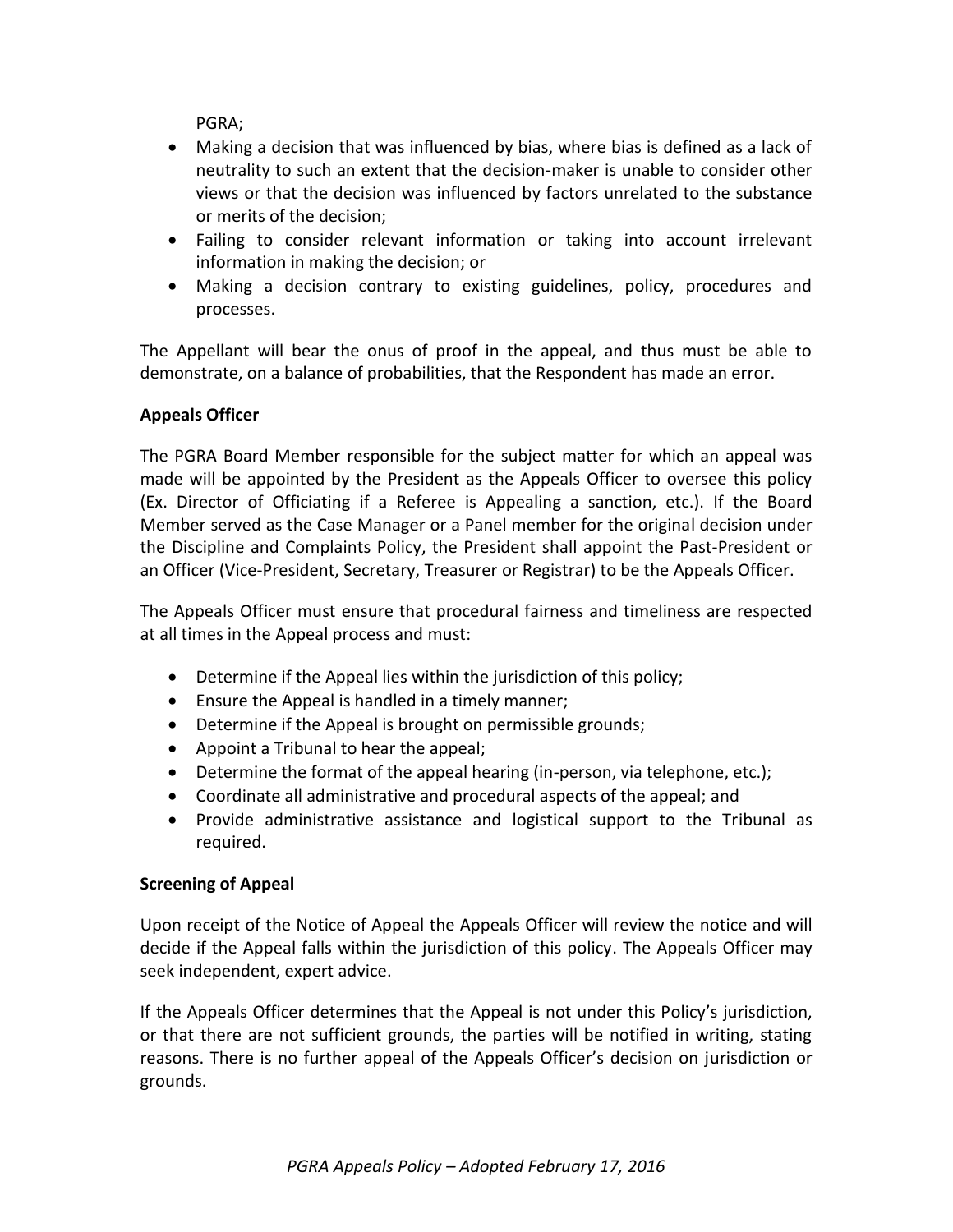# **Tribunal**

The Appeals Officer will appoint a Tribunal, which will consist of three (3) persons, to hear and decide a case. In this event, the Appeals Officer will also appoint one of the Tribunal's members to serve as the Chair.

Each Tribunal shall consist of at least one (1) person who is a Director or Officer of the Association, and two (2) persons who are not current Members of the association. The independent parties selected to serve on the Tribunal will have suitable experience in local organized sport. No Tribunal members will have participated in the original decision or sanction that is under appeal.

### **Procedure for the Hearing**

The Appeals Officer will determine the timing and format of the Hearing, which may involve an oral Hearing in person, an oral Hearing by telephone, web conference or other appropriate electronic means, a Hearing based on written submissions or a combination of these methods. The Hearing will be governed by the procedures that the Appeals Officer and the Tribunal Chair deem appropriate in the circumstances, provided that:

- The Parties are given appropriate notice of the date, time and place of the hearing;
- Copies of any written documents which the parties wish to have the Tribunal consider will be provided to all parties in advance of the Hearing;
- The parties may be accompanied by a representative, adviser, or legal counsel at their own expense;
- The Tribunal may request that any other individual participate and/or give evidence at the hearing; and
- Tribunal decisions will be by majority vote.

The Appeals Officer does not participate in the Hearing other than as administrative support, and does not have a vote on the final decision.

After the Hearing, the Tribunal will issue its written decision, with reasons.

The Tribunal may decide to:

- Dismiss the appeal;
- Allow the appeal, overturn the sentence, identify the error(s), and notify Parties involved in the original decision; or
- Allow the appeal and revise the original sentence (i.e. change the length of sanction, etc.).

### **Disclosure of Decision**